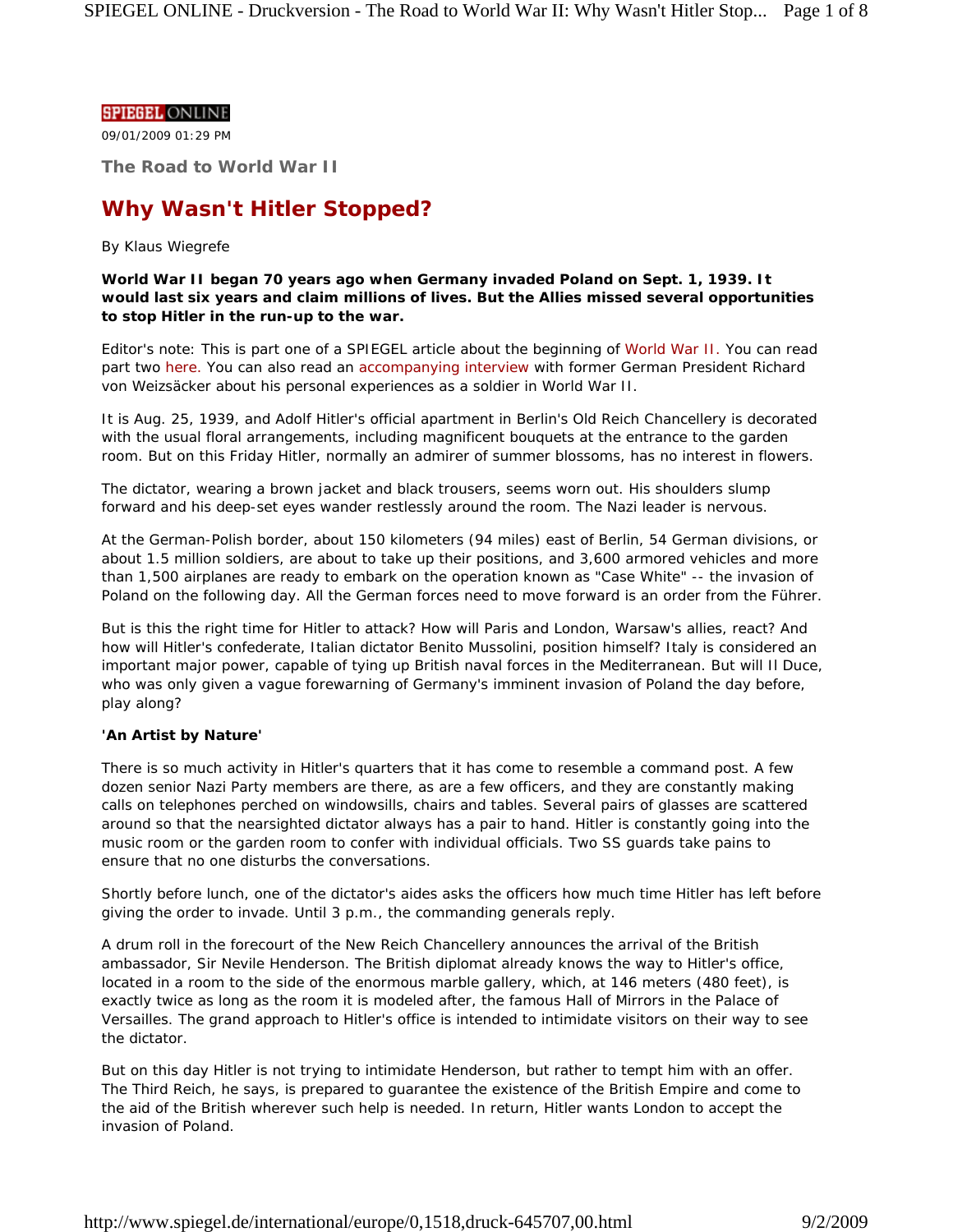Near the end of the meeting, the Führer seems to become sentimental, saying that he is, after all, "an artist by nature, and not a politician." Once the Polish question is resolved, he says, he will pursue "the life of an artist."

The diplomat has hardly left the room before Hitler gives the order to attack. It is 3:02 p.m.

## **A Heavy Blow**

Three hours later, the news arrives from London that Great Britain has demonstratively signed a military alliance with Poland that had been agreed to several months earlier. Could it be that the British are not bluffing, after all?

A short time later, the Italian ambassador delivers a letter from Mussolini, who writes that he is not prepared to take part in a war. A stone-faced Hitler dismisses the diplomats and spends the next hour pacing back and forth, railing against his unfaithful ally.

"The Führer is brooding," notes propaganda chief Joseph Goebbels. "This was a heavy blow to him."

At approximately 7 p.m., Hitler issues a new order: "Stop everything immediately."

The Wehrmacht manages to pull it off. Even though the war machinery has already been activated, the invasion is stopped. But one special unit, whose mission is to capture a strategically important railroad tunnel in southern Poland, doesn't receive the news in time. After encountering almost no resistance, the soldiers capture a railroad station, returning only the next day. A German delegation issues an official apology for the "incident," noting that it must have been the work of an "insane" person.

War seemed to have been averted. Or had it?

### **'Long Live War'**

Europe in the summer of 1939. According to Ernst von Weizsäcker, then a senior official in the German Foreign Ministry and the father of later West German President Richard von Weizsäcker, the dictator at the head of the strongest military power on the continent was "not a man of logic or reason."

What an understatement.

Nikolaus von Vormann, a young officer, became a member of the Führer's entourage. He was present when Hitler met with his most trusted advisers over lunch or in the evenings, and he noted, with some surprise, that the Reich chancellor's opinion at 11 a.m. was often "completely different from his views at noon or 1 p.m." Hitler, at the time, was vacillating between wanting to invade Poland - even if it meant triggering a world war -- and postponing the campaign.

There was only one option that was apparently unacceptable to Hitler: permanent peace.

A veteran of World War I who had seen the tattered bodies of his fellow soldiers lying in the trenches, and who had been the victim of a poison gas attack himself, Hitler never recovered from the defeat. A proponent of social Darwinism, he defined politics as the "conduct and process of the historical struggle for the life of nations." Without war, there was stagnation, and stagnation, Hitler believed, was tantamount to ruin. "Long live war -- even if it lasts from two to eight years," he proclaimed. A man who was so regaled by death and doom was incapable of promoting peace.

## **The Invasion Begins**

On Sept. 1, 1939, Hitler's indecisiveness ended. The Wehrmacht had invaded neighboring Poland at dawn. Before the invasion, members of the SS, wearing Polish uniforms, had staged border incidents, and the bodies of murdered concentration camp inmates were presented to the global public as the victims of Polish aggression.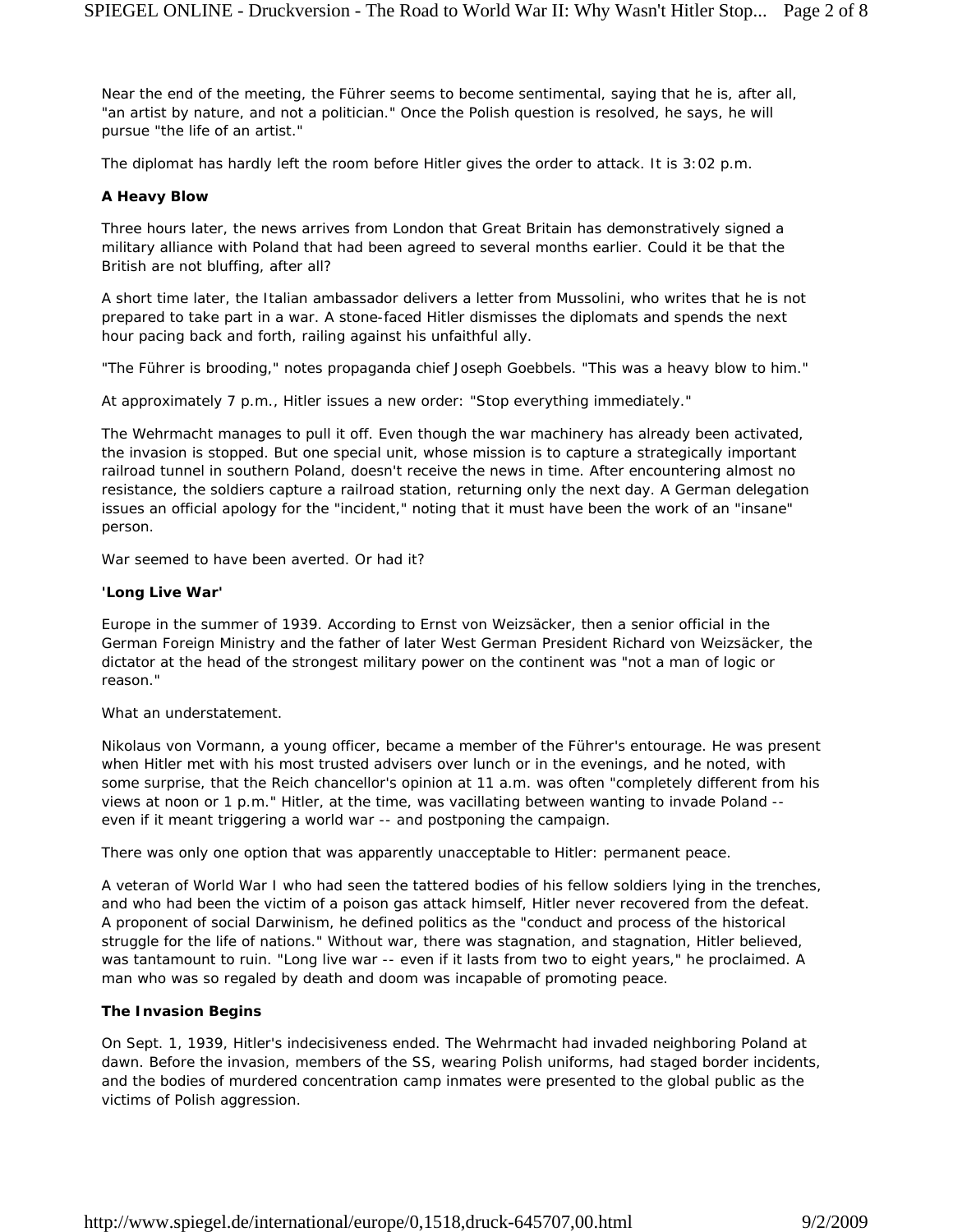Shortly before 10 a.m. Hitler, feigning outrage, hoarsely announced to the Reichstag: "As of 5:45 a.m., we are now returning their fire." But not even the time was correct. The German invasion had begun an hour earlier.

Two days later, the German invasion had turned into a world war. In addition to Great Britain and France, Commonwealth members Australia, India and New Zealand declared war on the Third Reich, followed by South Africa and Canada soon afterwards.

But that was only the beginning. The war was to rage for another 2,194 days. By the end, Germany was at war with 54 nations. A total of 110 million soldiers fought between Murmansk and Marseille, Tokyo and Tobruk, using weapons that ranged from flamethrowers to folding shovels, hand grenades to machine guns.

The inferno Hitler had unleashed led to an escalation of violence unprecedented in the history of mankind. About 60 million people were killed, more than half of them women, children and the elderly. Six million people died in the Holocaust alone.

### **The Roots of War**

Like a massive earthquake, Hitler's war forever destroyed a world order with Europe at its center. After 1945, the United States became the world's principal driving force. The shift of Poland's borders to the West, the Soviet Union's dominance of Eastern Europe, which would last until 1989, and the partition of Germany -- none of this would have happened without World War II.

And at the root of it all was a man who -- if one is to believe his contemporaries -- was just 1.75 meters (5 foot 9 inches) tall and who weighed a mere 70 kilograms (154 pounds), a man whose guttural pronunciation betrayed his Austrian origins: Adolf Hitler, born in the town of Braunau am Inn.

But is it possible for one man, no matter how powerful a dictator, to set the entire world on fire? For some time, there have been growing doubts about the previously generally accepted view, and the consensus today is that the situation was far more complex than once believed. It remains indisputable that World War II would not have happened without Hitler. But it is also clear that a number of factors helped to turn the Nazi leader's war fantasies into reality.

One of those factors was the compliance of conservative elites in the military, the civil administration and the world of business. They did not share Hitler's crude concept of racial superiority, and many of them feared a war with the Western powers. Nevertheless, they dreamed of acquiring global power and had aspirations to create a Greater Germany that would, at the very least, dominate Eastern Europe. They included men like Franz Halder, the commander-in-chief of the army, who announced in the spring of 1939 that his men had to overrun Poland and would then, "filled with the spirit of having emerged victorious from enormous battles, be prepared to either oppose Bolshevism or be thrown to the West."

### **Mouthpiece of the Nationalist Masses**

Ardent support among the German public was another contributing factor to Hitler's success. Far from being an unpopular despot, Hitler was the "mouthpiece of the nationalist masses," as his biographer Ian Kershaw writes, and the dictator was intoxicated by the enthusiasm he generated among Germans. Indeed, the hubris that eventually led to his demise was only made possible by the interaction between the Führer and the people.

This conclusion is not weakened by the absence of scenes of celebration on streets and at railway stations at the beginning of the war. We now know that the mood quickly shifted after the first victories. Despite the millions killed in World War I, the Germans had not become radical pacifists. Instead, they merely wanted to avoid an overly high death toll.

On Sept. 20, the American journalist William Shirer wrote, in Berlin: "I have still to find a German, even among those who don't like the regime, who sees anything wrong in the German destruction of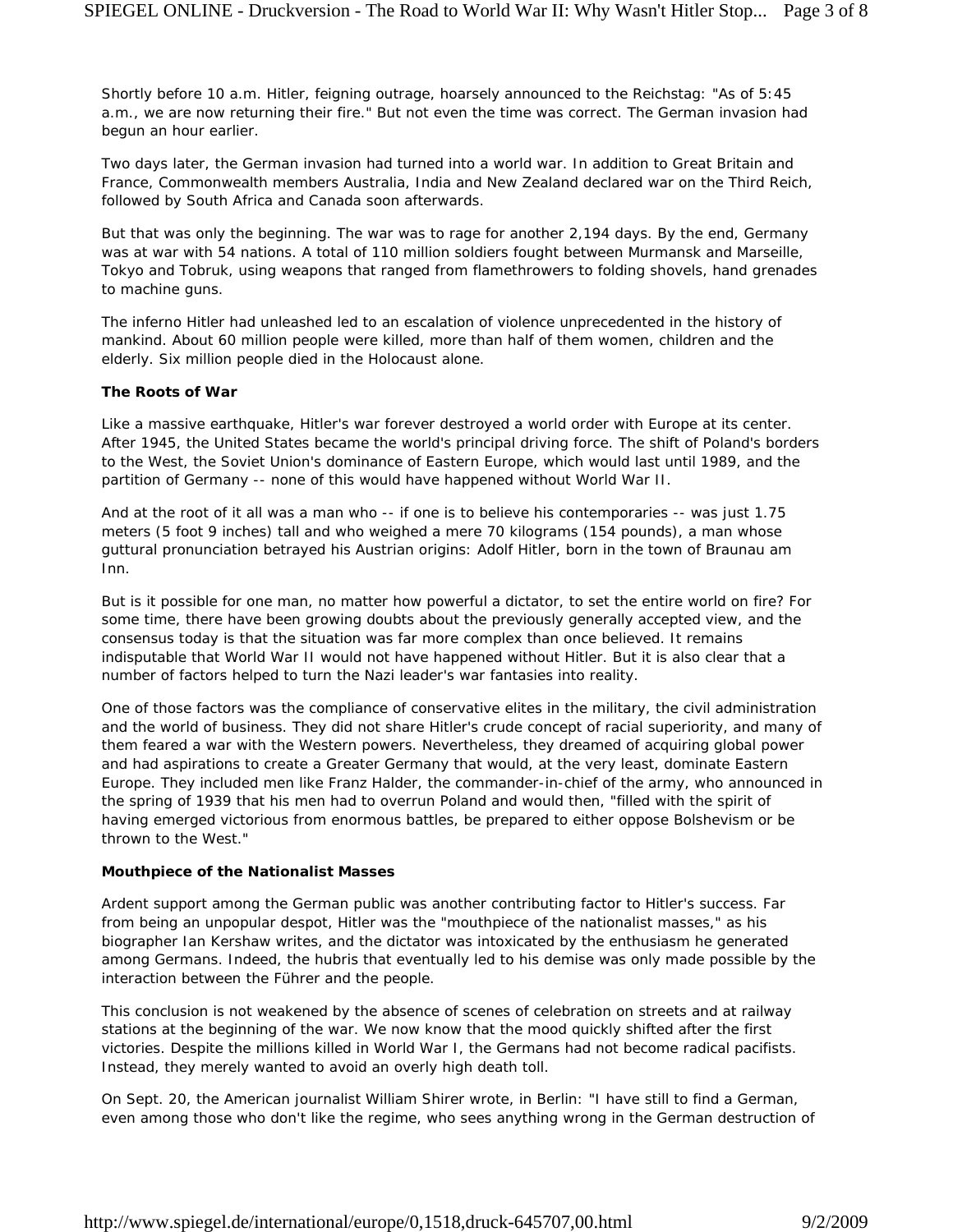Poland." As long as there were no significant losses, Shirer wrote, "this will not be an unpopular war." It was an apt prognosis.

Finally, the long-term consequences of World War I prepared the ground for catastrophe. Various powers sought to revise the postwar order and sheer anarchy soon prevailed. Italy's fascists, Japan's military leaders, the Soviet Union under Josef Stalin, even the military regime in Poland -- all of these powers aspired to build zones of influence or empires, and to do so they cooperated, at one time or another, with the Nazis. Even democrats in Great Britain and France appeased the German dictator for far too long, albeit mainly for an honorable reason: to save the peace.

#### **Isolated**

Of course, it all started with the Germans. When Hitler became chancellor of the Reich in 1933, it had been less than a generation since the end of World War I, and yet Germany's own role in that war remained unexamined. Disappointed by defeat and resentful over the provisions of the Treaty of Versailles, Germans of all classes and political stripes yearned to correct these perceived wrongs. Revisionism, as the German historian Rolf-Dieter Müller notes, was "the most powerful force" in the country.

At this time, the Third Reich was isolated internationally. Democrats in London, Paris and Prague kept their distance, as did fascist Italy and the Soviet Union. Initially Hitler even feared that neighboring countries could launch a pre-emptive war against Germany.

But his concerns were exaggerated. It soon became clear just how fragile the postwar order was. Ironically, the military junta in Poland, a country that would suffer more than any other during World War II, entered into what the German-Polish historian Frank Golczewski calls a "junior partnership" with Hitler. In 1934, Warsaw and Berlin signed a non-aggression pact, opening up Hitler's options in the East. The Polish regime, for its part, took advantage of the arrangement to exert pressure on neighboring countries.

Hitler, at first, found himself in the unfamiliar situation of having to rein in the Foreign Ministry and military officers. His generals wanted a faster and more comprehensive military buildup than the dictator felt was opportune from the standpoint of foreign policy.

In this context, contemporaries were taken aback by the breathtaking speed with which the Third Reich shook off the constraints of Versailles. On March 10, 1935, Aviation Minister Hermann Göring let it be known that he was in command of an air force, and less than a week later Hitler announced the introduction of compulsory military service to increase the size of the Wehrmacht to 550,000 men. Both actions were clear violations of the Treaty of Versailles, which had stipulated an extensive disarmament of Germany.

The European victors in World War I -- Great Britain, France and Italy -- had long recognized that the terms of Versailles stood in the way of lasting peace. Who knows how the history of the 20th century would have progressed if the Allies had conceded all the things to the unpopular Weimar Republic that they would later grudgingly accept when Hitler simply helped himself.

#### **Restraining Hitler**

In the spring of 1935, Mussolini invited British Prime Minister Ramsay MacDonald and French President Pierre-Étienne Flandin to talks at the chic Grand Hotel in Stresa, on Lake Maggiore in Italy. Taking advantage of the propaganda value of the summit, the vain Mussolini arrived by speedboat at the Art Nouveau building, located directly on the magnificent lakeside promenade. By the end of the meeting, the Italian schoolteacher, the Scottish pacifist and the mustached Frenchman vowed to take "all appropriate steps" to punish Hitler's future encroachments.

Il Duce was particularly outraged by the attempts of Austrian Nazis to assume power in Vienna. He called for a "punitive expedition" against Berlin. "Everyone who is gathered here knows that Germany intends to conquer everything from here to Baghdad," he said.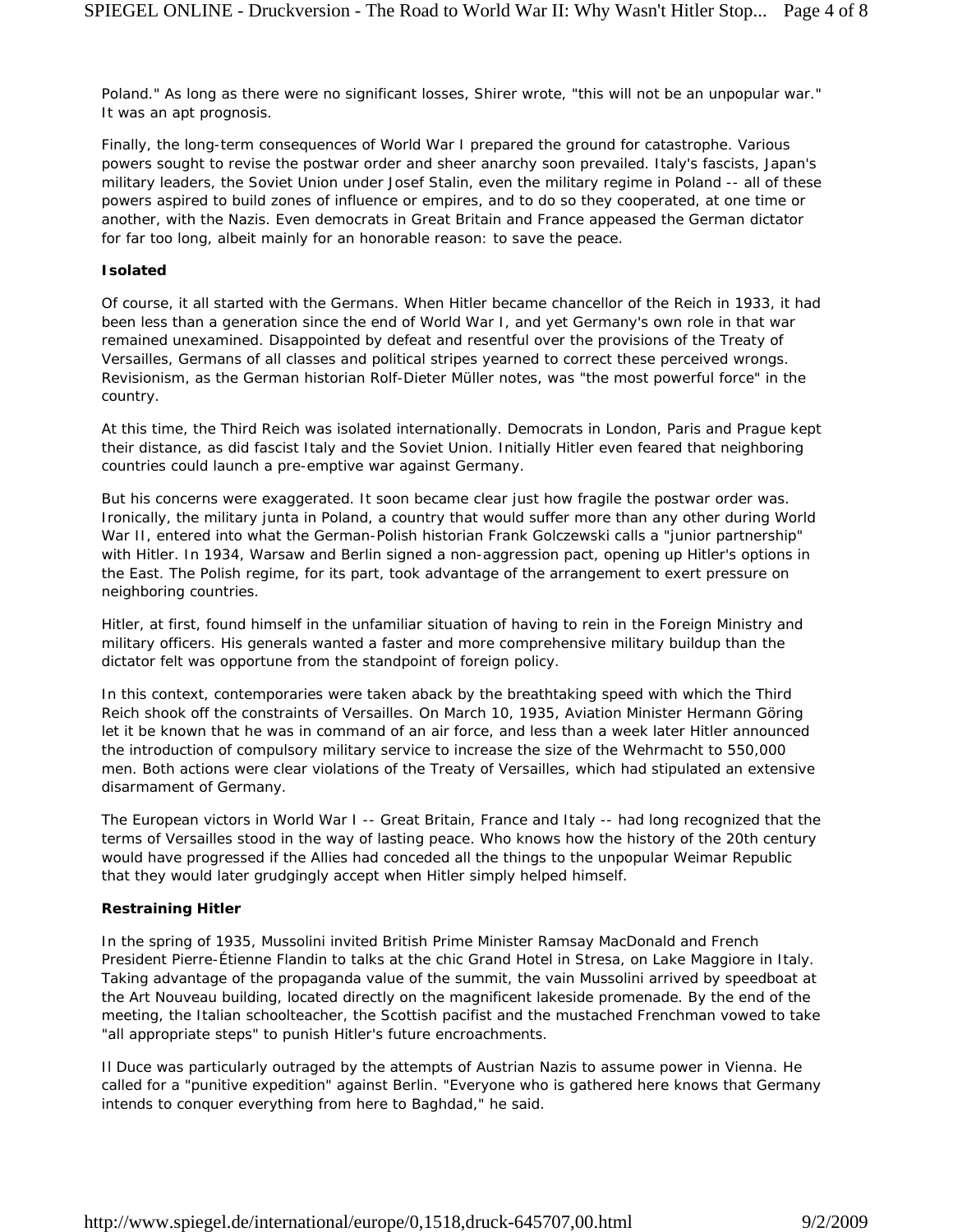But Mussolini had his own aspirations, which included his dream of the rebirth of a Roman empire that was to include Abyssinia, or modern-day Ethiopia. A few months after Stresa, he attacked the African kingdom, an act that permanently damaged his relationships with other countries, particularly Great Britain.

Hitler turned the situation to his benefit with diabolical skill. He secretly supplied the Africans with weapons to prevent an early Italian victory. At the same time, he offered the internationally isolated Mussolini economic and military aid.

In early 1936, the Führer had the Italians where he wanted them. Mussolini, anxious to secure Germany's backing, declared the so-called Stresa Front "dead and buried once and for all" and gave Hitler to understand that he would have no objections to Austria becoming a satellite of Germany. Soon afterwards, Mussolini began referring to a Rome-Berlin Axis.

Without Italian protection, Austria was at the mercy of pressure from the Third Reich. Once Austria had fallen into Germany's sphere of influence, Czechoslovakia's strategic situation deteriorated. And once Hitler had taken care of Prague and Bratislava, it became next to impossible to successfully defend Poland, non-aggression pact or not.

"The Führer is pleased," Goebbels noted.

### **'There Never Was a War Easier to Prevent'**

Nevertheless, the German Reich remained vulnerable on its Western border, a circumstance that would later prompt Hitler's great rival, Winston Churchill, to say: "There never was a war in all history easier to prevent by timely action" than World War II.

A provision of the Treaty of Versailles applied in western Germany that Foreign Minister Gustav Stresemann had expressly accepted in 1925. It stipulated that there were to be no German tanks, garrisons or air bases in the Rhineland and within a zone extending 50 kilometers east of the Rhine River. This made it possible for the French army to occupy the Ruhr region, where the Third Reich produced much of its weaponry, without significant casualties. This was seen as an intolerable situation, not just by the Nazis, but also by almost all senior German military officers and diplomats.

On March 7, 1936, Germany was ready to change the status quo. Before dawn, the first freight trains, loaded with field artillery and draft horses, began rolling toward the eastern bank of the Rhine. But Hitler was taking a decidedly cautious approach, sending only about 30,000 soldiers into the demilitarized zone and allowing only 3,000 men to cross the river and advance to the border. The soldiers were under orders to avoid combat with the French at all costs, and to remain ready at all times to retreat within an hour.

The French, for their part, did nothing in response. While residents of the Rhineland and Saarland regions cheered on the troops, the French cabinet met in Paris. Prime Minister Albert Sarraut was determined not to allow the Germans to take control of the zone "unilaterally." As he would later report, he was one of very few people in France to hold this view. The people, the parties and his fellow politicians were all still traumatized by World War I, which was waged largely on French soil.

## **'I Have Never Really Endured Such Fear'**

When French Chief of Staff Maurice Gamelin, choosing his words carefully, told the cabinet that a French advance would likely encounter the greatest German resistance, probably leading to war, and that France was not prepared for an offensive campaign, the cabinet members nodded approvingly and decided to leave the next move up to the British. Only if they joined in would the French take an active role, they concluded.

But London wasn't about to play along. If the French were unwilling to make a move, why should Britain send its sons to risk their lives?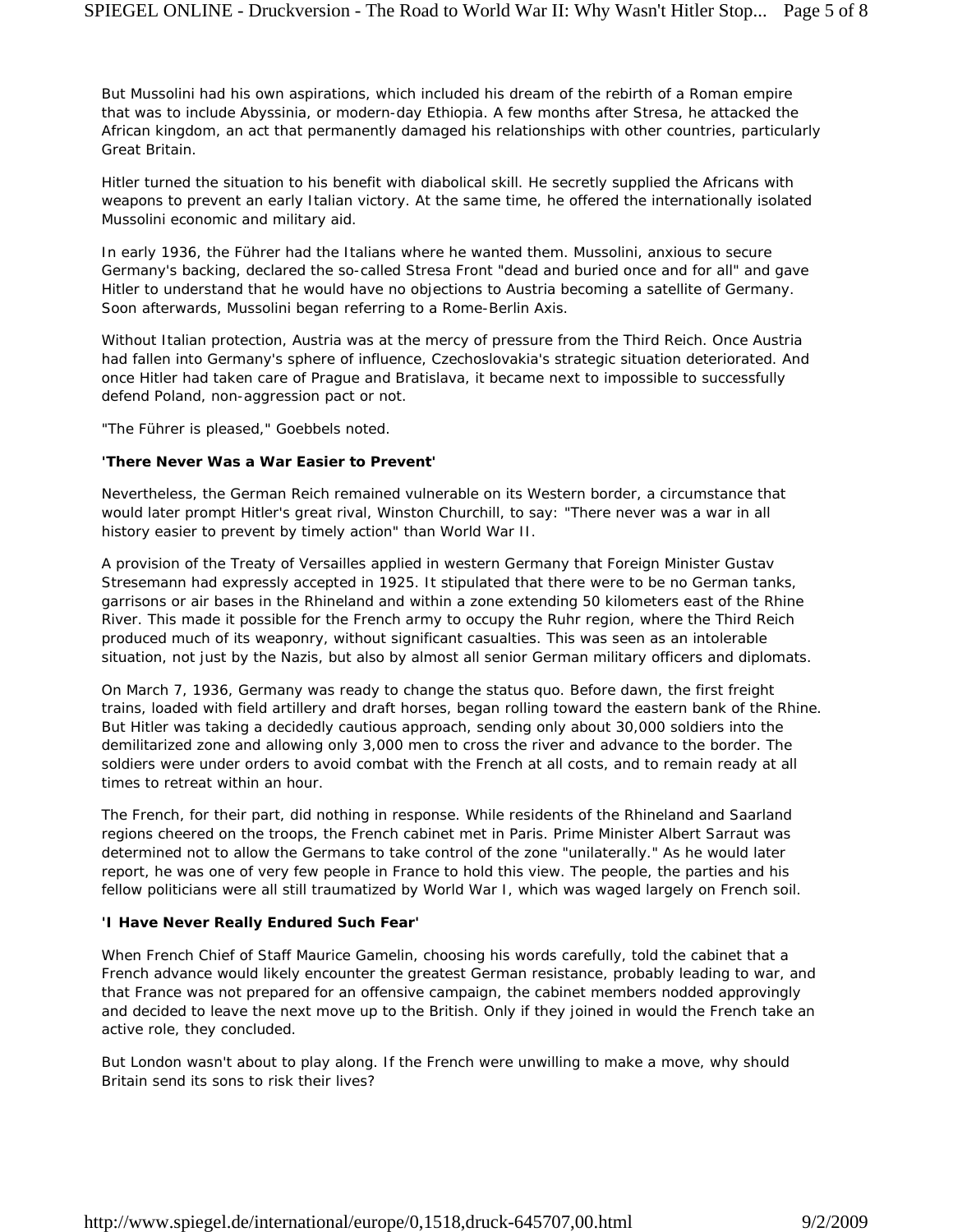At the time, French intelligence arrived at an absurd estimate of 295,000 German troops in the Rhineland. The specialists had included members of the SS, SA and other Nazi organizations in their count. Today, we know that a single division would have been sufficient to drive out Hitler's soldiers.

"I have never really endured such fear … If the French had been truly serious, it would have been the greatest possible political defeat for me," Hitler later told a confidant.

### **A Triumph for Hitler**

Instead of the failure he feared, it was a triumph for Hitler -- and what a triumph it was. The Germans celebrated their Führer like a messiah. In a new Reichstag election on March 29, 1936, which was only moderately manipulated, close to 99 percent of the electorate voted for the Nazi Party. Even Goebbels was surprised.

Hitler had always felt intoxicated by the adulation of his supporters. The occupation of the Rhineland, as Kershaw writes, "substantiated Hitler's hubris." On March 14, 1936, the chancellor told an ecstatic crowd in Munich: "I go with the certainty of a sleepwalker along the path laid out for me by Providence."

He soon proclaimed to his generals that he had reached the irrevocable decision that Germany would have to act "by 1943-45 at the latest" to secure its *Lebensraum* ("living space"). Did this mean that the die had been cast? Was it still possible to avert war?

A massive military buildup had already been underway for some time. It took the Third Reich to the brink of bankruptcy, because its tanks and bombers had been paid for with borrowed money. But Hitler, a dilettante when it came to economic issues, was undaunted by economic constraints. In his world, it was will and not skill that triumphed.

However, the dynamics of the arms buildup also accelerated the rate of aggression. As raw materials and hard currency became increasingly scarce, a growing number of officials in Berlin began casting a covetous eye on Austria and Czechoslovakia -- on their gold and foreign currency reserves, their mineral resources and the Czechoslovak weapons factories.

#### **An Historic Mission**

Even the small group of men led by Weizsäcker and Army Chief of Staff Ludwig Beck, which was increasingly critical of the regime and included some who would later join the July 20 plot to assassinate Hitler, joined in the widespread German consensus that there was a "Czechoslovak problem (possibly also an Austrian problem)" that "had to be rectified," as Beck put it.

All the same, after 1945 Weizsäcker managed to argue that the group had been opposed to a world war, and that it supported diplomatic pressure instead of tanks and bombs. Weizsäcker compared the approach he advocated toward Prague to a "chemical process of dissolution."

It should be noted that Hitler already had plans to subjugate the two neighboring countries, but not until the 1940s. Now he decided to drop all pretense of restraint.

A now-legendary scene unfolded at Hitler's mountain estate near Berchtesgaden in the Bavarian Alps. The Führer had summoned Kurt von Schuschnigg, the Austrian chancellor and member of the Christian Social Party who ruled Vienna with dictatorial powers. Hitler wanted Schuschnigg, a devoutly Catholic lawyer with the appearance of an accountant, to finally accept Austrian Nazis into his cabinet.

At first, the two chancellors discussed the magnificent view. Yes, Hitler said dreamily, "this is where my thoughts mature." But then he brusquely changed the subject and said: "But we haven't come together to talk about the nice view and the weather."

Hitler told the Austrian that he was on an "historic mission," and that Schuschnigg should not delude himself into thinking that he could stop him "for so much as half an hour." "Who knows," the German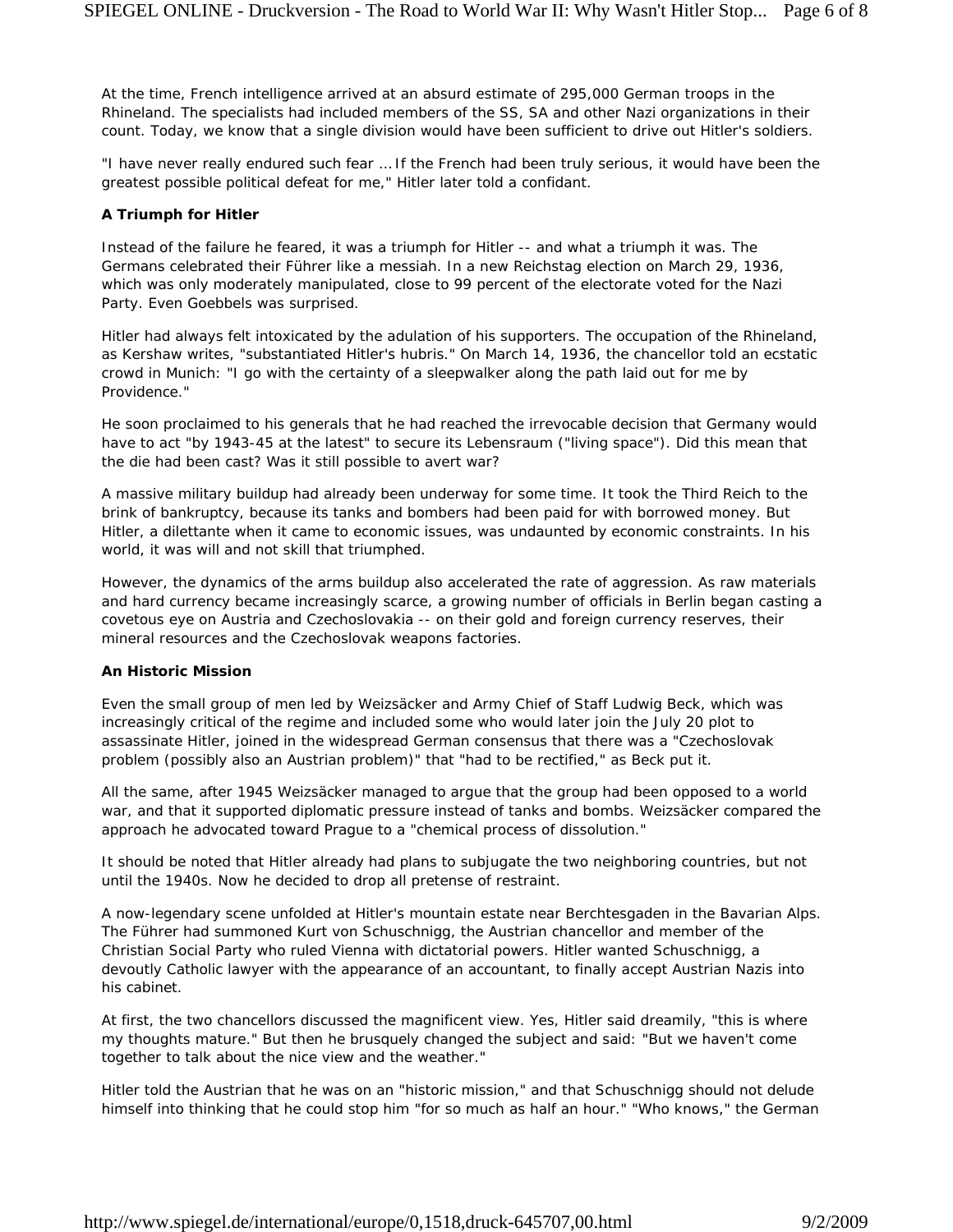chancellor said ominously, "perhaps I shall be suddenly overnight in Vienna: like a spring storm. Then you will really experience something!"

## **'One Reich, One Führer'**

Like any born gambler, Hitler loved to bluff. When Schuschnigg periodically excused himself to consult with his advisers, he heard the Nazi leader -- apparently beside himself with rage and determined to go to war -- shouting for Wilhelm Keitel. Keitel, the head of the Wehrmacht's high command, hurried to see what the Führer wanted. Hitler took him behind closed doors and said: "Nothing at all. Sit down." The two men chatted for a while, and then Keitel was dismissed.

Meanwhile Schuschnigg, waiting in the other room, feared the worst -- and eventually agreed to Hitler's ultimatum.

On March 11, the Nazis finally brought down the Austrian chancellor. That afternoon, after being bombarded by Hermann Göring with repeated threats of war in several telephone conversations, Schuschnigg resigned. The Wehrmacht marched into Austria the next day, without a single shot being fired.

It was the result of gangster tactics, and yet the people applauded.

When Hitler crossed the border near his hometown of Braunau at about 4 p.m., the jubilant crowd was so thick that his motorcade was almost brought to a standstill. The masses on both sides of the street could hardly be subdued, as they shouted ecstatically "Heil Hitler" and "one people, one Reich, one Führer."

*Read part two of this article here.*

*Translated from the German by Christopher Sultan.*

**URL:**

http://www.spiegel.de/international/europe/0,1518,645707,00.html

**RELATED SPIEGEL ONLINE LINKS:**

The Road to World War II: How Appeasement Failed to Stop Hitler (09/02/2009) http://www.spiegel.de/international/europe/0,1518,646481,00.html 'It Was Horrific, And It Will Always Remain So': Former German President Details World War II Experiences (09/01/2009) http://www.spiegel.de/international/germany/0,1518,645187,00.html Photo Gallery: The World Goes to War http://www.spiegel.de/fotostrecke/fotostrecke-45954.html Photo Gallery: European Leaders Commemorate Start of WWII http://www.spiegel.de/fotostrecke/fotostrecke-46082.html The Führer's Obsession with Art: 'Hitler Considered Himself an Artistic Genius' (08/21/2009) http://www.spiegel.de/international/germany/0,1518,644210,00.html Millions, Billions, Trillions: Germany in the Era of Hyperinflation (08/14/2009) http://www.spiegel.de/international/germany/0,1518,641758,00.html The Dark Continent: Hitler's European Holocaust Helpers (05/20/2009) http://www.spiegel.de/international/europe/0,1518,625824,00.html SPIEGEL 360: Our Full Coverage of World War II http://www.spiegel.de/international/0,1518,k-6695,00.html